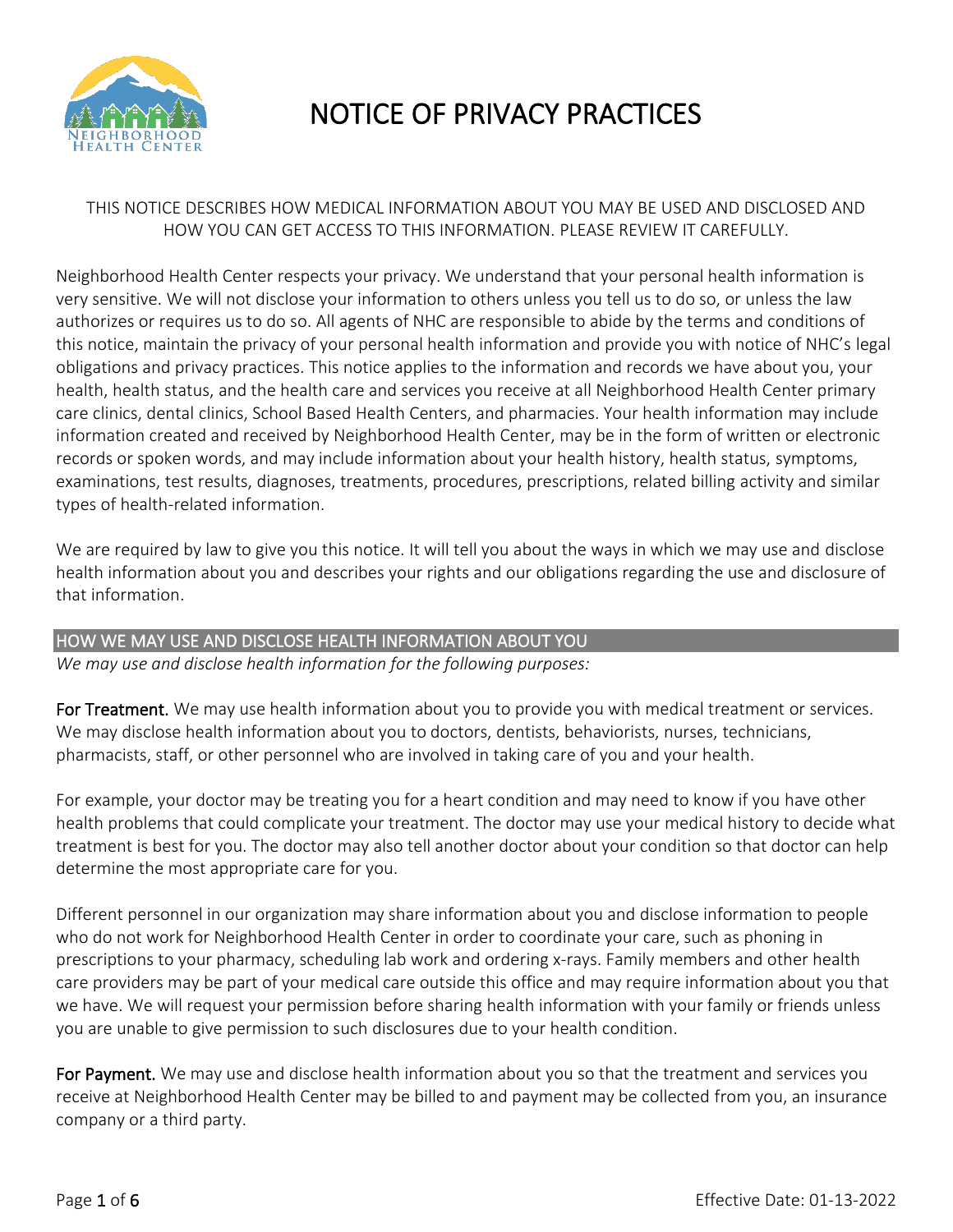For example, we may need to give your health plan information about a service you received here so your health plan will pay us or reimburse you for the service. We may also tell your health plan about a treatment you are going to receive to obtain prior approval or to determine whether your plan will pay for the treatment.

For Health Care Operations. We may use and disclose health information about you in order to run Neighborhood Health Center and make sure that you and our other patients receive quality care. For example, we may use your health information to evaluate the performance of our staff in caring for you. We may also use health information about all or many of our patients to help us decide what additional services we should offer, how we can become more efficient, or whether certain new treatments are effective.

We may also disclose your health information to health plans that provide you insurance coverage and other health care providers that care for you. Our disclosures of your health information to plans and other providers may be for the purpose of helping these plans and providers provide or improve care, reduce cost, coordinate, and manage health care and services, train staff and comply with the law.

Fund Raising. We may contact you to ask for your help with different campaigns.

Please notify us if you do not wish to be contacted during fund raising campaigns. If you advise us in writing (at the address listed at the top of this Notice) that you do not wish to receive such communications, we will not use or disclose your information for these purposes.

#### SPECIAL SITUATIONS

*We may use or disclose health information about you for the following purposes, subject to all applicable legal requirements and limitations:*

To Avert a Serious Threat to Health or Safety. We may use and disclose health information about you when necessary to prevent a serious threat to your health and safety or the health and safety of the public or another person.

Required by Law. We will disclose health information about you when required to do so by federal, state, or local law.

Research. We may use and disclose health information about you for research projects that are subject to a special approval process. We will ask you for your permission if the researcher will have access to your name, address or other information that reveals who you are, or will be involved in your care at the office.

Organ and Tissue Donation. If you are an organ donor, we may release health information to organizations that handle organ procurement or organ, eye or tissue transplantation or to an organ donation bank, as necessary to facilitate such donation and transplantation.

Military, Veterans, National Security and Intelligence. If you are or were a member of the armed forces, or part of the national security or intelligence communities, we may be required by military command or other government authorities to release health information about you. We may also release information about foreign military personnel to the appropriate foreign military authority. Workers' Compensation. We may release health information about you for workers' compensation or similar programs. These programs provide benefits for work‐related injuries or illness.

Public Health Risks. We may disclose health information about you for public health reasons in order to prevent or control disease, injury or disability; or report births, deaths, suspected abuse or neglect, non‐accidental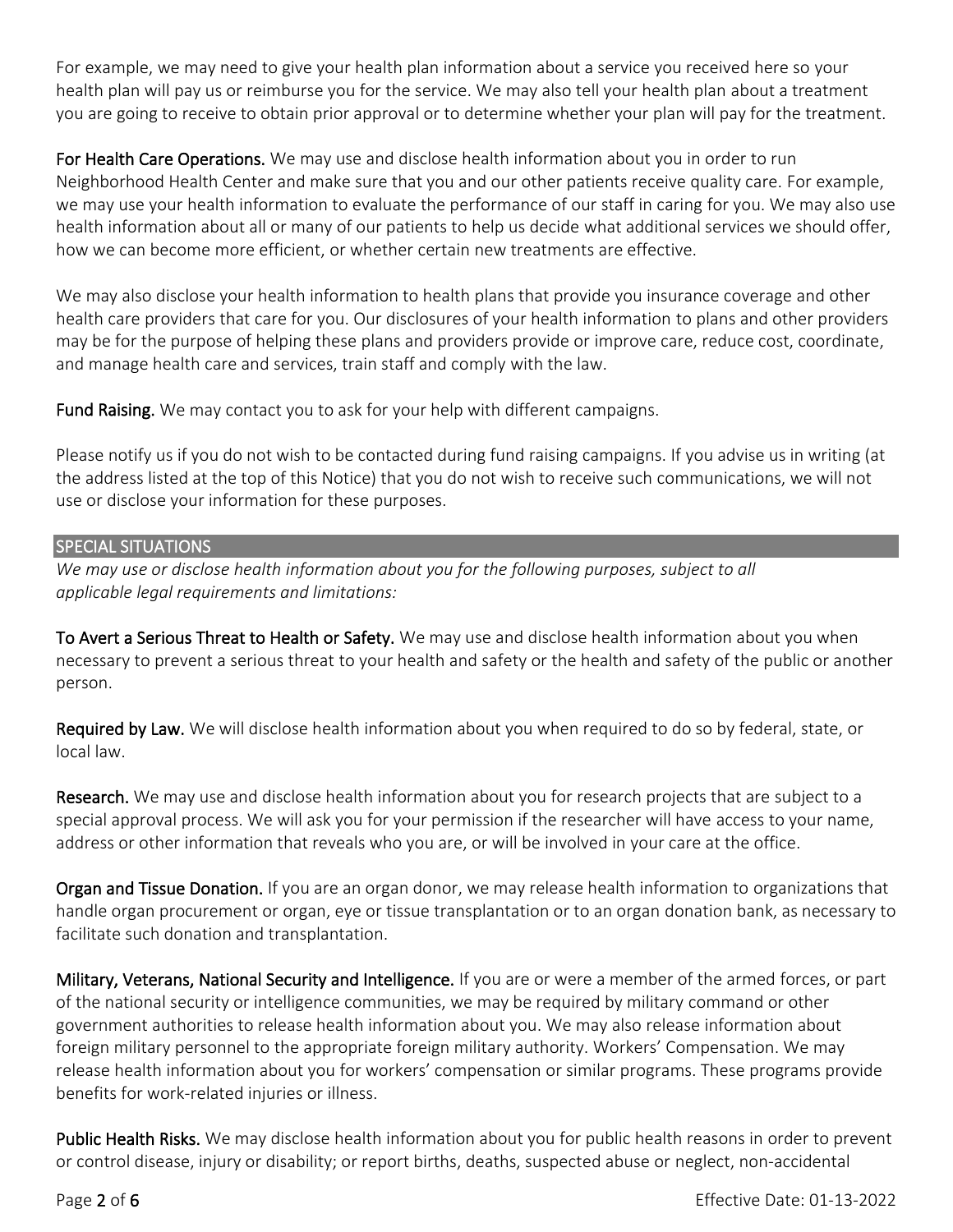physical injuries, reactions to medications or problems with products. Health Oversight Activities. We may disclose health information to a health oversight agency for audits, investigations, inspections, or licensing purposes. These disclosures may be necessary for certain state and federal agencies to monitor the health care system, government programs, and compliance with civil rights laws.

Lawsuits and Disputes. If you are involved in a lawsuit or a dispute, we may disclose health information about you in response to a court or administrative order. Subject to all applicable legal requirements, we may also disclose health information about you in response to a subpoena.

Law Enforcement. We may release health information if asked to do so by a law enforcement official in response to a court order, subpoena, warrant, summons or similar process, subject to all applicable legal requirements.

Coroners, Medical Examiners and Funeral Directors. We may release health information to a coroner or medical examiner. This may be necessary, for example, to identify a deceased person or determine the cause of death.

Information Not Personally Identifiable. We may use or disclose health information about you in a way that does not personally identify you or reveal who you are.

Family and Friends. We may disclose health information about you to your family members or friends if we obtain your verbal agreement to do so or if we give you an opportunity to object to such a disclosure and you do not raise an objection. We may also disclose health information to your family or friends if we can infer from the circumstances, based on our professional judgment that you would not object. For example, we may assume you agree to our disclosure of your personal health information to your spouse when you bring your spouse with you into the exam room or the hospital during treatment or while treatment is discussed.

In situations where you are not capable of giving consent (because you are not present or due to your incapacity or medical emergency), we may, using our professional judgment, determine that a disclosure to your family member or friend is in your best interest. In that situation, we will disclose only health information relevant to the person's involvement in your care. For example, we may inform the person who accompanied you to the emergency room that you suffered a heart attack and provide updates on your progress and prognosis. We may also use our professional judgment and experience to make reasonable inferences that it is in your best interest to allow another person to act on your behalf to pick up, for example, filled prescriptions, medical supplies, or X‐rays.

## OTHER USES AND DISCLOSURES OF HEALTH INFORMATION

We will not use or disclose your health information for any purpose other than those identified in the previous sections without your specific, written authorization. If you give us authorization to use or disclose health information about you, you may revoke that authorization, in writing, at any time. If you revoke your authorization, we will no longer use or disclose information about you for the reasons covered by your written authorization, but we cannot take back any uses or disclosures already made with your permission.

In some instances, we may need specific, written authorization from you in order to disclose certain types of specially protected information such as substance abuse information for purposes such as treatment, payment, and healthcare operations.

No notice is required to be given to inmates who may receive treatment at a Neighborhood Health Center facility.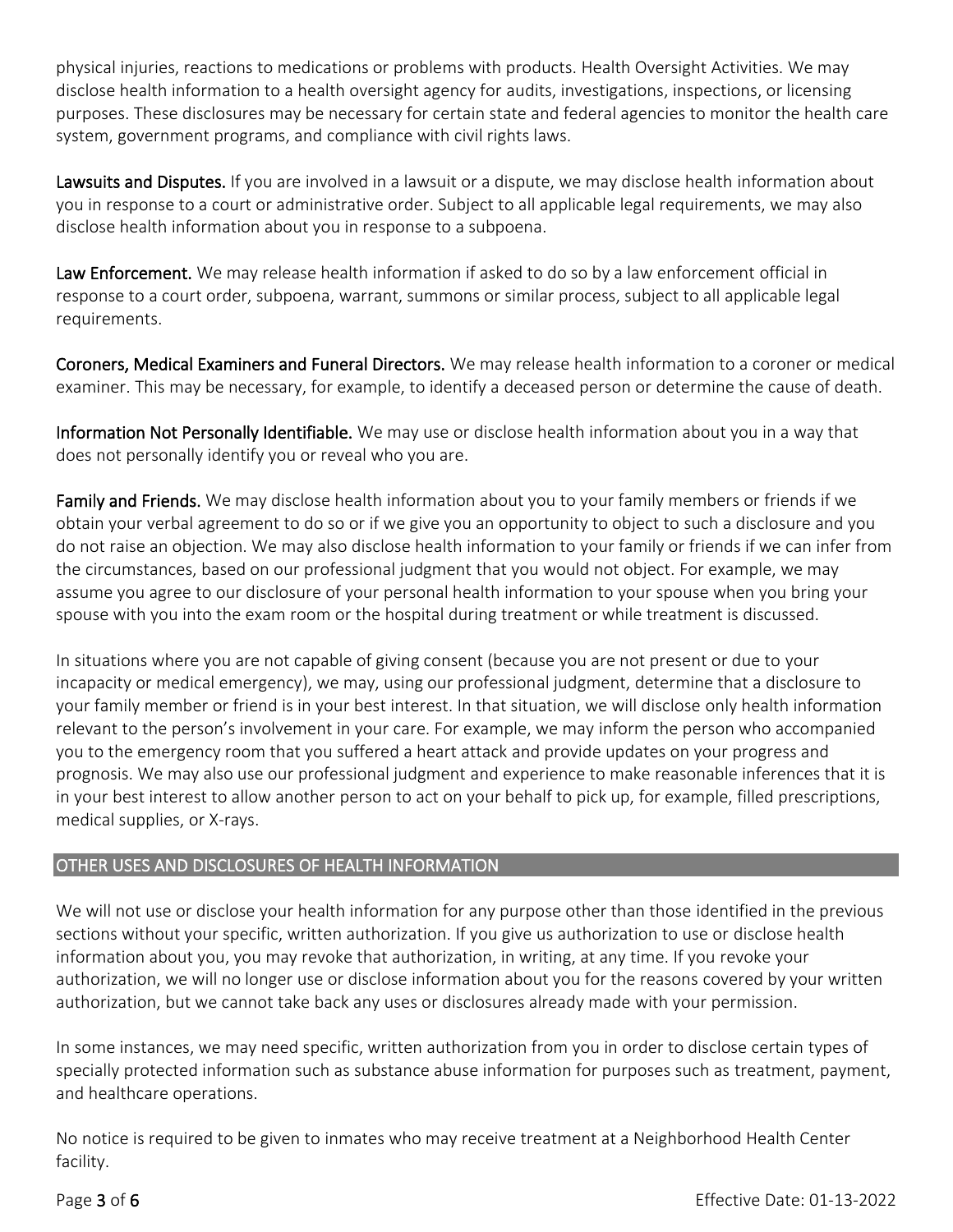In the case of patients who are minors, notice will be given to both the patient and the minor's parent or guardian.

## ORGANIZED HEALTH CARE ARRANGEMENTS TERMS

Neighborhood Health Center is part of an organized health care arrangement including participants in OCHIN. A current list of OCHIN participants is available at www.ochin.org as a business associate of Neighborhood Health Center, OCHIN supplies information technology and related services to Neighborhood Health Center and other OCHIN participants. OCHIN also engages in quality assessment and improvement activities on behalf of its participants. For example, OCHIN coordinates clinical review activities on behalf of participating organizations to establish best practice standards and assess clinical benefits that may be derived from the use of electronic health record systems. OCHIN also helps participants work collaboratively to improve the management of internal and external patient referrals. Your personal health information may be shared by Neighborhood Health Center with other OCHIN participants or a health information exchange only when necessary for medical treatment or for the health care operations purposes of the organized health care arrangement. Health care operation can include, among other things, geocoding your residence location to improve the clinical benefits you receive.

The personal health information may include past, present, and future medical information as well as information outlined in the Privacy Rules. The information, to the extent disclosed, will be disclosed consistent with the Privacy Rules or any other applicable law as amended from time to time. You have the right to change your mind and withdraw this consent, however, the information may have already been provided as allowed by you. This consent will remain in effect until revoked by you in writing. If requested, you will be provided a list of entities to which your information has been disclosed.

## YOUR RIGHTS REGARDING HEALTH INFORMATION ABOUT YOU

You have the following rights regarding health information we maintain about you:

Right to Inspect and Copy. You have the right to inspect and copy your health information, such as medical and billing records, that we keep and use to make decisions about your care. You must submit a written request to Risk and Compliance in order to inspect and/or copy records of your health information. If you request a copy of the information, we may charge a fee for the costs of copying, mailing or other associated supplies. We will notify you of the cost involved and you may choose to withdraw or modify your request at that time before any costs are incurred. A modified request may include requesting a summary of your medical record.

If you request to view a copy of your health information, we will not charge you for inspecting your health information. If you wish to inspect your health information, please submit your request in writing to Risk and Compliance.

You have the right to request a copy of your health information in electronic form if we store your health information electronically.

We may deny your request to inspect and/or copy your record or parts of your record in certain limited circumstances. If you are denied copies of or access to, health information that we keep about you, you may ask that our denial be reviewed. If the law gives you a right to have our denial reviewed, we will select a licensed health care professional to review your request and our denial.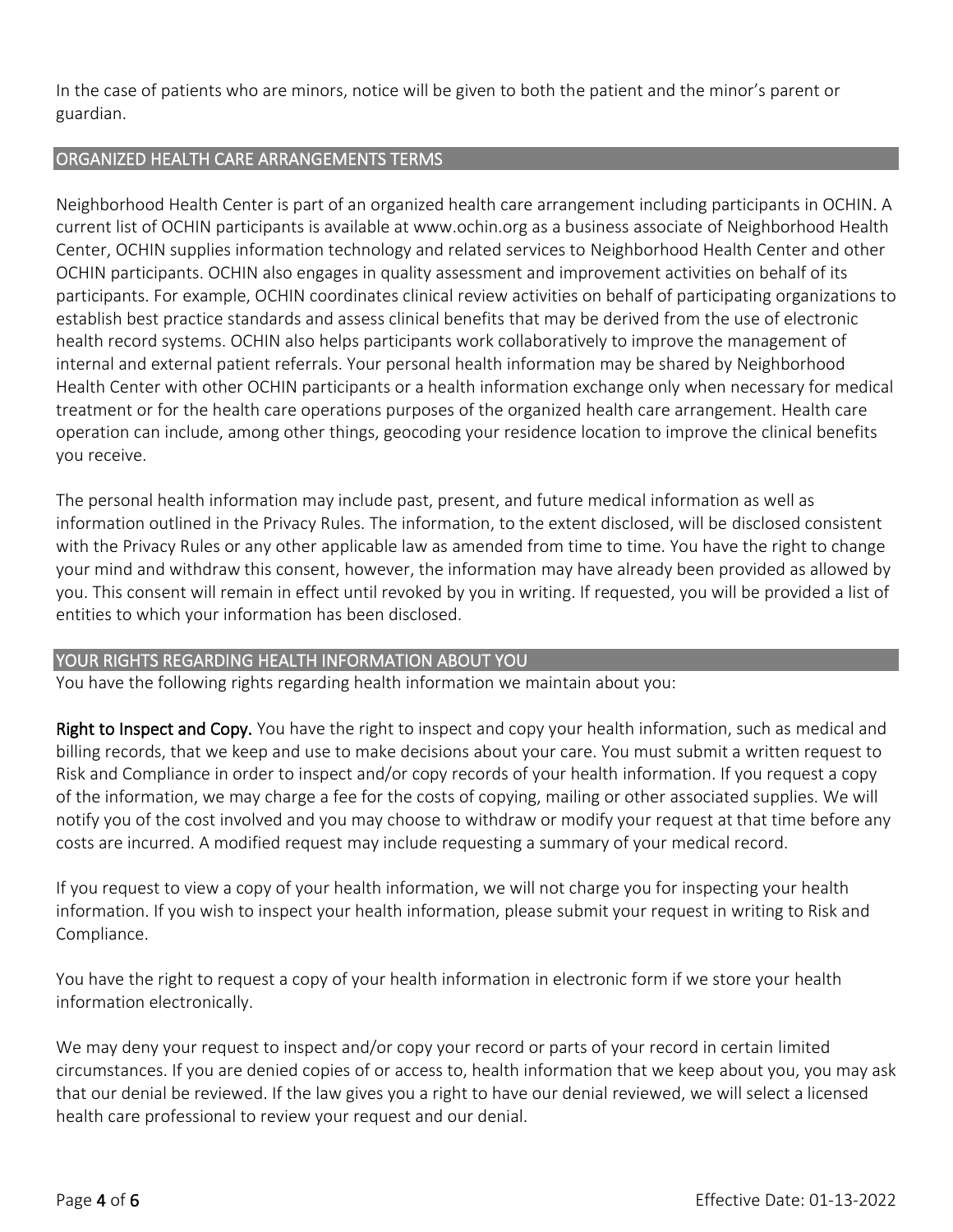The person conducting the review will not be the person who denied your request, and we will comply with the outcome of the review.

Right to Amend. If you believe health information we have about you is incorrect or incomplete, you may ask us to amend the information. You have the right to request an amendment as long as the information is kept by your provider.

To request an amendment, request and complete a *Medical Record Amendment/Correction Form* from Risk and Compliance.

We may deny your request for an amendment if your request is not in writing or does not include a reason to support the request. In addition, we may deny or partially deny your request if you ask us to amend information that:

- We did not create, unless the person or entity that created the information is no longer available to make the amendment;
- Is not part of the health information that we keep;
- You would not be permitted to inspect and copy;
- Is accurate and complete.

If we deny or partially deny your request for amendment, you have the right to submit a rebuttal and request the rebuttal be made a part of your medical record. Your rebuttal needs to be 2 pages in length or less and we have the right to file a rebuttal responding to yours in your medical record. You also have the right to request that all documents associated with the amendment request (including rebuttal) be transmitted to any other party any time that portion of the medical record is disclosed.

Right to an Accounting of Disclosures. You have the right to request an accounting of disclosures. This is a list of the disclosures we made of medical information about you for purposes other than treatment, payment, health care operations, when specifically authorized by you and a limited number of special circumstances involving national security, correctional institutions and law enforcement.

To obtain this list, you must submit your request in writing to Billing Clerk. It must state a time period, which may not be longer than six years. Your request should indicate in what form you want the list (for example, on paper, electronically). The first list you request within a 12-month period will be free. For additional lists, we may charge you for the costs of providing the list. We will notify you of the cost involved and you may choose to withdraw or modify your request at that time before any costs are incurred.

Right to Request Restrictions. You have the right to request a restriction or limitation on the health information we use or disclose about you for treatment, payment or health care operations. You also have the right to request a limit on the health information we disclose about you to someone who is involved in your care or the payment for it, like a family member or friend. For example, you could ask that we not use or disclose information about a surgery you had.

• We are not required to agree to your request. If we do agree, we will comply with your request unless the information is needed to provide you emergency treatment or we are required by law to use or disclose the information.